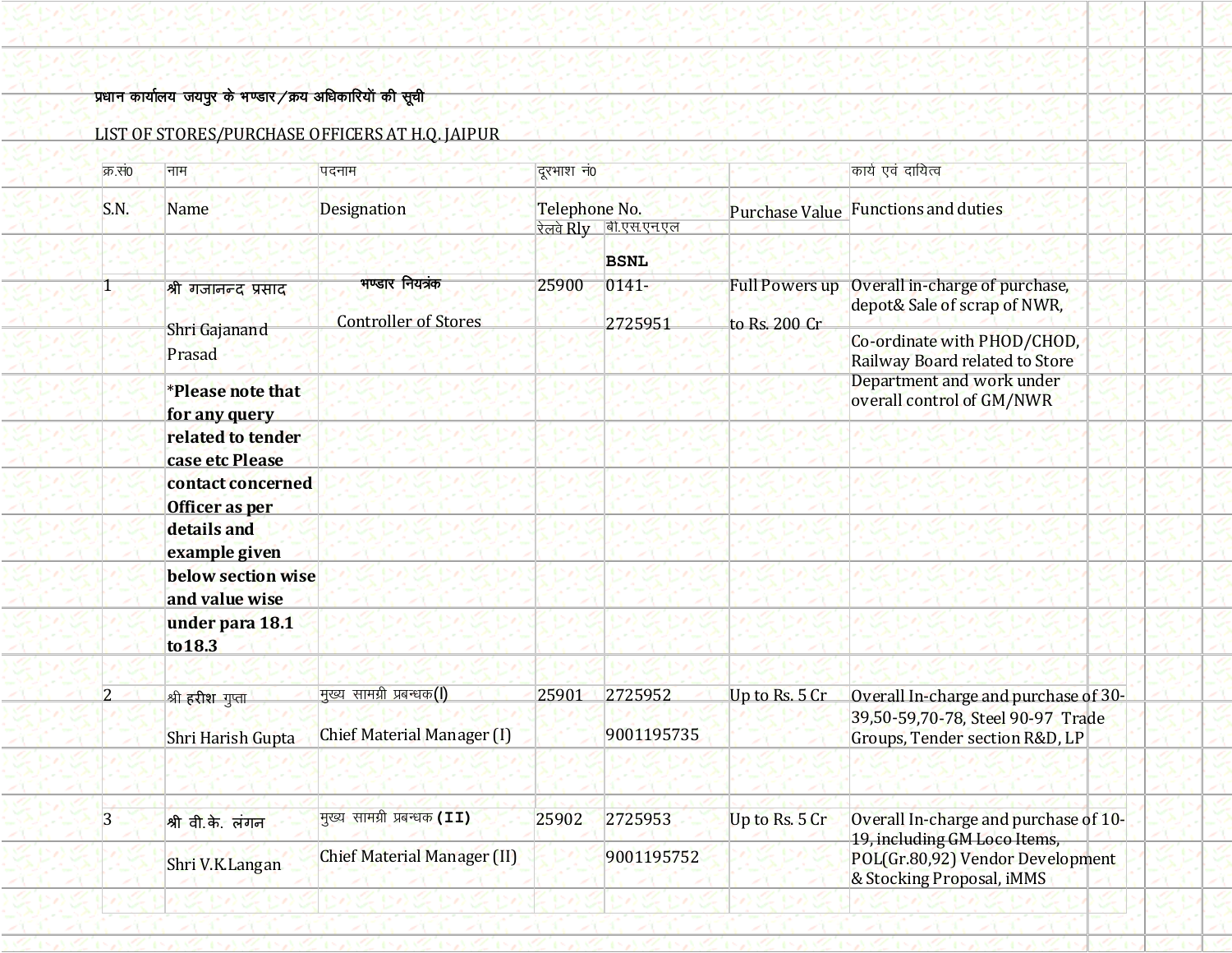| $\overline{4}$ | श्री जे. एस. गर्ग | मुख्य सामग्री प्रबन्धक(बिक्री)           | 25903 | 2725954    | Up to Rs. $5Cr$ | Overall In-charge and purchase of     |
|----------------|-------------------|------------------------------------------|-------|------------|-----------------|---------------------------------------|
|                |                   |                                          |       |            |                 | $40-49,79,83$ , Chemical and bearings |
|                | Shri J.S.Garg     | <b>Chief Material Manager</b><br>(Sales) |       | 9001195751 |                 | Group 81,82,84, 86 to 89& 85 and      |
|                |                   |                                          |       |            |                 | IREPS, General administration and     |
|                |                   |                                          |       |            |                 | Policy & Coordination, Inventory      |
|                |                   |                                          |       |            |                 | Control, Scrap sale, Budget, Printing |
|                |                   |                                          |       |            |                 | Press                                 |
| 5              | श्री एस. एम. सैयद | उप मुख्य सामग्री प्रबन्धक <b>(I)</b>     | 25911 | 2725956    | Up to Rs 45 lac | Purchase of 40-49, 81-89(all item     |
|                | Shri S.M.Sayed    | Dy. Chief Material Manager (I)           |       | 9001195756 |                 | Excl. 85, POL & gases) trade groups,  |
|                |                   |                                          |       |            |                 | Policy & Coordination, IREPS,         |
|                |                   |                                          |       |            |                 | Establishment(Excluding PNM)          |
|                |                   |                                          |       |            |                 |                                       |

| $\overline{6}$ | श्री बी .एल.मीना<br>Shri B.L.Meena       | उप मुख्य सामग्री प्रबन्धक (II)<br>Dy. Chief Material Manager (II)                   | 25912 | 2725955<br>9001195755 | Up to Rs 45 lac | Purchase of 79, 83 trade groups,<br>Scrap sale, Budget & Inventory<br>control, Printing Press, PNM                                         |
|----------------|------------------------------------------|-------------------------------------------------------------------------------------|-------|-----------------------|-----------------|--------------------------------------------------------------------------------------------------------------------------------------------|
| 7              | श्री संजीव वर्मा<br>Shri Sanjeev Verma   | उप मुख्य सामग्री प्रबन्धक ( <b>III)</b><br>Dy. Chief Materials Manager (III)        | 25913 | 2725957<br>9001195757 | Up to Rs 45 lac | Purchase of 30-39 trade groups<br><b>Tender Section</b>                                                                                    |
| $\overline{8}$ | श्री एस के शर्मा<br>Shri S.K Sharma      | उप मुख्य सामग्री प्रबन्धक (IV)<br>Dy. Chief Material Manager (IV)                   | 25914 | 2725958<br>9001195753 | Up to Rs 45 lac | Purchase of 50-59, 60-69, 70-78, 90-<br>97 trade groups, R&D Section,<br>Arbitration & legal cases                                         |
| 9              | श्री ओम कुमार<br>Shri Om Kumar           | उप मुख्य सामग्री प्रबन्धक (V)<br>Dy. Chief Materials Manager (V)                    | 25915 | 2725959<br>9001195754 | Up to Rs 45 lac | Purchase of 10-19 Gr. including GM<br>Loco items, POL, Vender<br>Development, Stocking Proposal<br>Section, Public grievance,              |
| $ 10\rangle$   | श्री बी.एल.मीना<br>Shri B.L.Meena        | वरिष्ठ सामग्री प्रबन्धक <b>(I)</b><br>Sr. Materials Manager (I)<br>Secretary To COS | 25922 | 2725961<br>9001195759 | Up to Rs 8 lac  | Purchase of 40-49, 80-89 & 79 trade<br>groups, Establishment P&C, IREPS,<br>Budget& Inventory Scrap Sale,<br>Printing Press, Road contract |
| 11             | श्री<br>वाई0एस0 सहवाल<br>Shri Y.S.Sehwal | वरिष्ठ सामग्री प्रबन्धक <b>(ll)</b><br>Sr. Materials Manager (II)                   | 25936 | 2725962<br>9001195758 | Up to Rs 8 lac  | Purchase of Trade Group 50-59, 60-<br>69,70-78,90-97 R&D Section, LP                                                                       |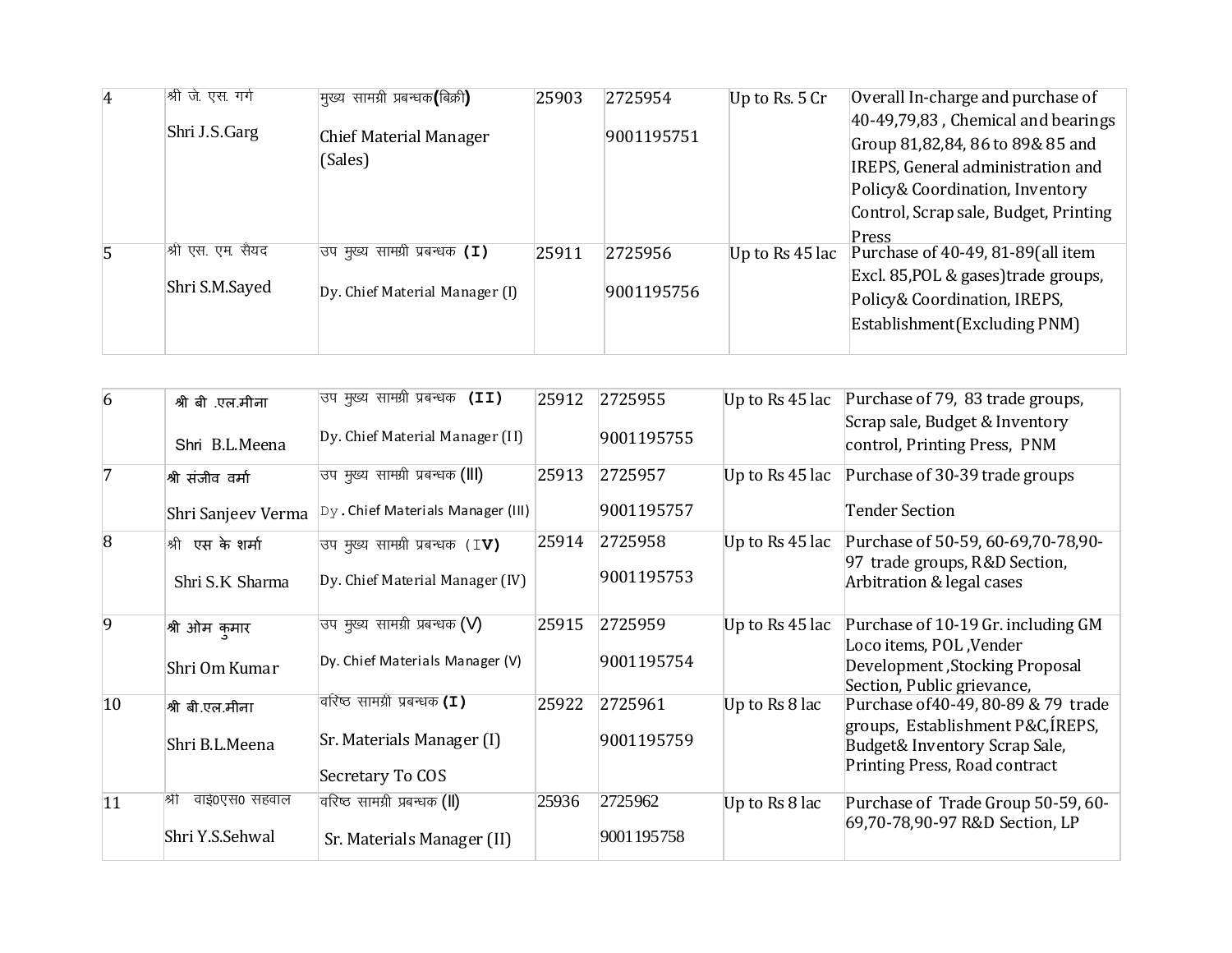| 12  | श्री शूचीन्द्र सिलायच<br>Shri Shuchindra<br>Silayach | वरिष्ठ सामग्री प्रबन्धक (III)<br>Sr. Materials Manager (III)          | 25923 | 2725963<br>9001195760 | Up to Rs 8 lac | Purchase of 10-19 trade group<br>including GM Loco Items, POL<br>Gr.80,92, Vendor Development &<br><b>Stocking Proposal</b>   |
|-----|------------------------------------------------------|-----------------------------------------------------------------------|-------|-----------------------|----------------|-------------------------------------------------------------------------------------------------------------------------------|
| 13  | श्री बी. आर. मीना<br>Shri B.R.Meena                  | वरिष्ठ सामग्री प्रबन्धक (IV)<br>Sr. Materials Manager (IV)            | 25926 | 2725960<br>9001195894 | Up to Rs 8 lac | Purchase of 30-39 and Tender<br><b>Section</b>                                                                                |
| 14. | श्री राजेश भाटिया<br>Shri Rajesh Bhatia              | सहायक सामग्री प्रबन्धक (I)<br><b>Asstt. Materials Manager (I)</b>     | 25929 | 9001195761<br>2725966 | Up to Rs 3 lac | S&T Items(Gr.50-59) M&P(Gr.60-69)<br>General items(Gr.70-78) Steel<br>section(Gr.90,97) R&D, LP.                              |
| 15  | श्री पी.एन. शर्मा<br>Shri P.N.Sharma                 | सहायक सामग्री प्रबन्धक (II)<br>Asstt. Materials Manager (II)          |       | 9001195762            | Up to Rs 3 lac | Diesel (ALCO Loco Items) &<br>Purchase of 11,13,14,15 groups,<br><b>Stocking Proposal Section</b>                             |
| 16  | श्री रामचरण मीना<br>Shri R.C. Meena                  | सहायक सामग्री प्रबन्धक (III)<br><b>Asstt. Materials Manager (III)</b> | 25931 | 9001195719            | Up to Rs 3 lac | Purchase of 30-39 and Tender<br>Section                                                                                       |
| 16  | श्री आर आर भाटी<br>Shri R.R.Bhati                    | सहायक सामग्री प्रबन्धक (IV)<br>Asstt. Materials Manager (IV)          | 25931 | 9001195719            | Up to Rs 3 lac | Gr.40-49, Chemical & Bearings, Gr.79<br>&83, Establishment, P&C, IREPS, Scrap<br>sale, Budget & Inventory, Printing<br>Press. |
| 17  | श्रीमती किरण मीना<br>Smt. Kiran Meena                | सहायक सामग्री प्रबन्धक (V)<br><b>Asstt. Materials Manager (V)</b>     |       | 9001195764            | Up to Rs 3 lac | Diesel GM Loco Items<br>Gr.10,12,16,19, 20, POL                                                                               |
| 18  | श्री वी0के0 जैन<br>Shree V.K. Jain                   | निजी सचिव/भण्डार नियंत्रक<br>PS/COS                                   | 25930 | 9001195763            |                |                                                                                                                               |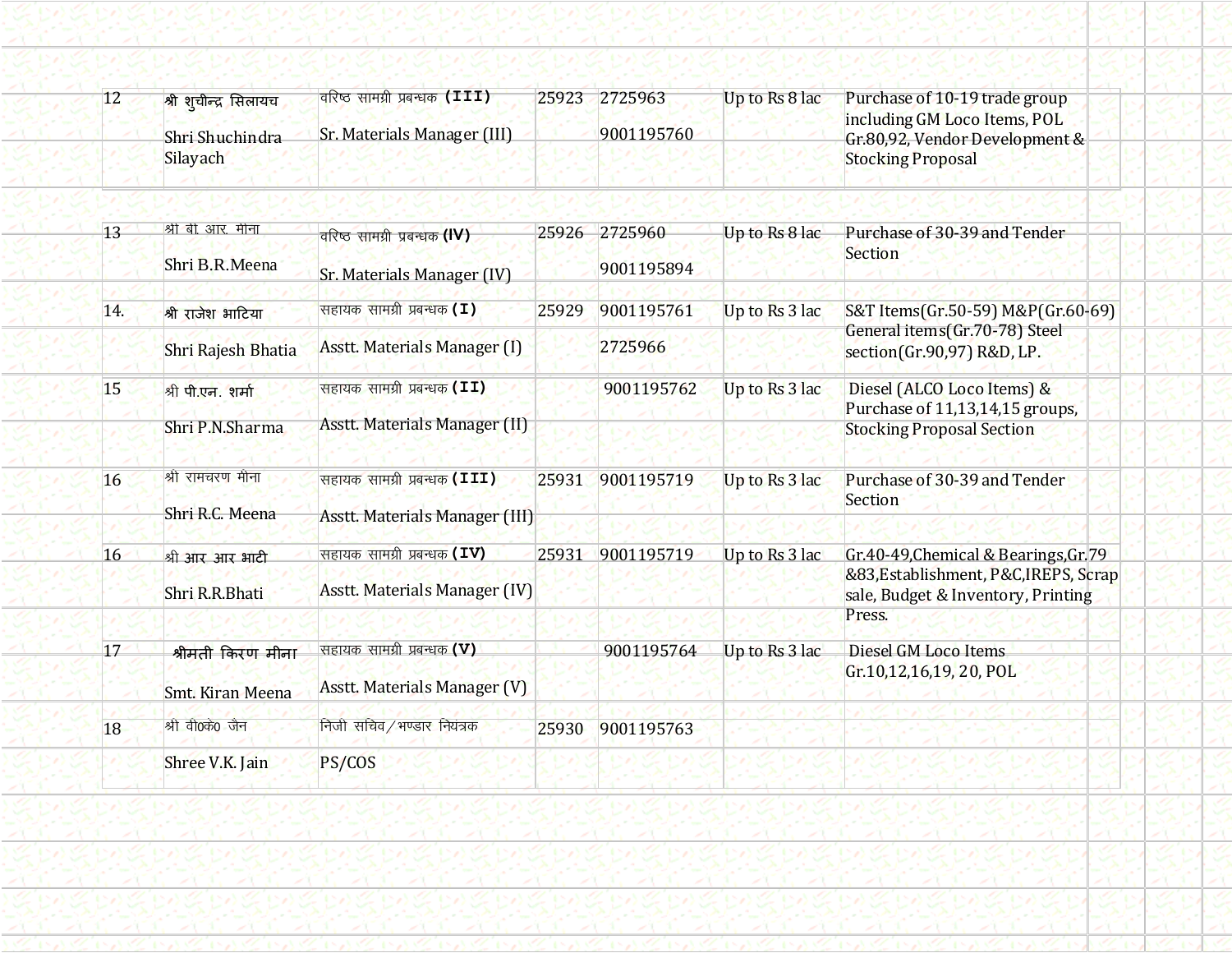18. 18.1 Purchase powers of various Purchase Officers with their designations are as under:

18.1.1 For Direct Acceptance Cases (i.e. Tender cases value upto Rs. 15 lacs)

| Designation of Purchase Officer | Acceptance Power of the officer |
|---------------------------------|---------------------------------|
| AMMs, i.e., each AMM            | Up to 3 lacs                    |
| SMMs, i.e., each SMM            | Above 3 lacs up to 8 lacs       |
| Dy.CMMs, i.e., each Dy.CMM      | Above 8 lacs up to 15 lacs      |

18.1.2 For Tender Committee Cases (i.e. Tender cases value above Rs. 15 lacs)

| Designation of Purchase Officer | Acceptance Power of the officer |
|---------------------------------|---------------------------------|
| SMMs, i.e. each SMM             | Above 15 lacs up to 45 lacs     |
| Dy.CMMs, i.e , each Dy.CMM      | Above 45 lacs up to 3 Cr.       |
| CMMs, i.e. each CMM             | Above 3 Cr. up to 40 Cr.        |
| COS                             | Above 40 Cr.                    |

18.2 In case of any problem, the tenderers should raise query to the concerned Purchase Officer. The concerned Purchase Officer for tender cases having estimated tender value upto Rs.15 lacs shall be those purchase officers who are having the powers to accept the tender case, i.e., in direct acceptance cases as detailed in Para 1.1 above.

18.3.1 In case of tender committee cases for tender cases having estimated tender value above Rs.15 lacs, the concerned purchase officer shall be either SMM, Dy.CMM or CMM as per their powers as detailed in para 1.2 above.

To identify a trade group in any tender case, please refer following example for illustration: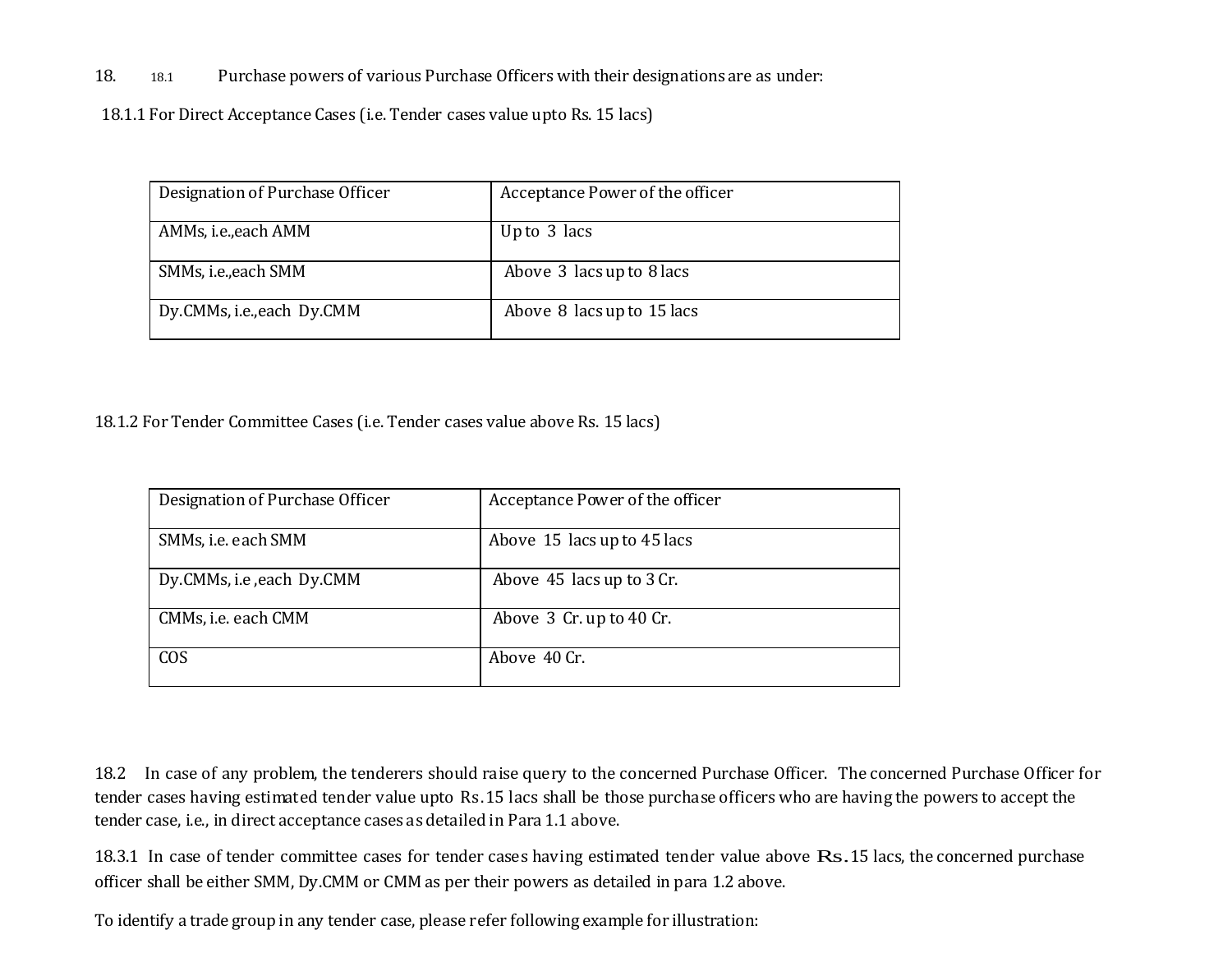| <b>Tender Case No.</b> | Main Trade Group shall fall under# |
|------------------------|------------------------------------|
| 40.10.1472             | $40 - 49$                          |
| 70.08.1052             | $70 - 79$                          |
| 70.11.8001             | 70-79                              |
| 50.10.5160             | $50 - 59$                          |

# i.e. first two digits of Tender case no. indicate main trade group no.

The suppliers/vendors/tenderers who want any information/clarification regarding any tender case, should contact directly with the concerned purchase officer as detailed above rather to contact different purchase Officers for easy exchange of desired information quickly.

## उत्तर पश्चिम रेलवे, प्रधान कार्यालय, जयपुर के भण्डार डिपो $/$ मण्डल अधिकारियों की सूची

LIST OF STORES / PURCHASE OFFICERS AT DEPOT JAIPUR

| क्र सं0 | नाम                       | पदनाम                                             | दूरभाश नं0<br>Telephone No. |                            |                  |
|---------|---------------------------|---------------------------------------------------|-----------------------------|----------------------------|------------------|
| S.N.    | Name                      | <b>Designation</b>                                |                             |                            |                  |
|         |                           |                                                   | Rly<br>रेलवे                | <b>BSNL</b><br>बी.एस.एन.एल | मोबाईल<br>Mobile |
|         | श्री के.सी. देपन          | उप मृख्य सामग्री प्रबन्धक /अजमेर                  | 47960                       | 2660341<br>Fax.2662353     | 9001196454       |
|         | Shri K.C.Depan            | Dy. Chief Material Manager Ajmer                  |                             |                            |                  |
|         | श्री पृथ्वी सिंह          | <mark>वरिष्ठ सामग्री प्रबन्धक (सी) ⁄ अजमेर</mark> | 47962                       | 2660993                    | 9001196475       |
|         | Shri Prithvi Singh        | Sr. Material Manager (C) Ajmer                    |                             |                            |                  |
| 3.      | श्री मोहिन्दर सिंह        | सहायक सामग्री प्रबन्धक (जी.एस) /अजमेर             | 47968                       | 2660139                    | 9001196476       |
|         | Shri Mohinder Singh       | Asstt. Material Manager (GS) Ajmer                |                             |                            |                  |
| 4.      | श्री अरविन्द शर्मा        | सहायक सामग्री प्रबन्धक (डीजल) / अजमेर             | 47970                       | 2300329                    | 9001196468       |
|         | <b>Shri Arvind Sharma</b> | Asstt. Material Manager (DSL) Ajmer               |                             |                            |                  |
| 5.      | श्री ओपी पलासिया          | सहायक सामग्री प्रबन्धक (लोको) / अजमेर             |                             |                            |                  |
|         | Shri O.P.Palasia          | Asstt. Material Manager (Loco) Ajmer              | 47964                       | 2310811                    | 9001196474       |
| 6.      | श्री वी. शंकर             | सहायक प्रबन्धक (मुद्रण एवं लेखन) / अजमेर          | 44950                       | 2429387                    | 9001196477       |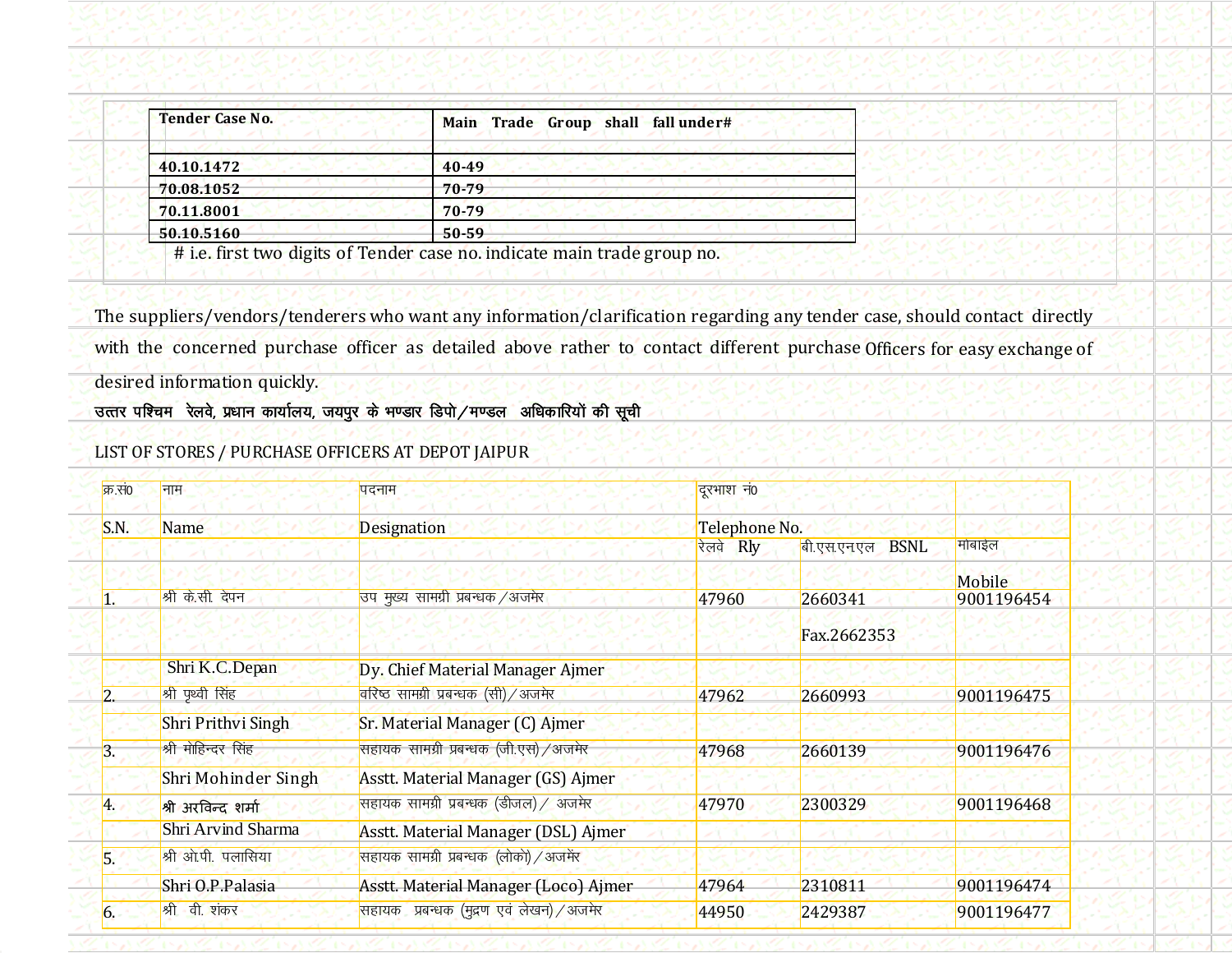|                | Shri V. Shankar                 | Assistant Manager (P&S) Ajmer                            |       |         |            |
|----------------|---------------------------------|----------------------------------------------------------|-------|---------|------------|
| 7.             | श्री सुधीर कुमार शर्मा          | <mark>मण्डल सामग्री प्रबन्धक (डीजल) ⁄ आबूरोड़</mark>     | 45014 | 221948  | 9001196478 |
|                | Shri S.K.Sharma                 | Divisional Material Manager(Diesel) Abu Road             |       |         |            |
| 8.             | श्री मनोज कमार                  | <mark>उप मुख्य सामग्री प्रबन्धक ⁄ जोधपुर</mark>          | 44760 | 2430299 | 9001198771 |
|                | Shri Manoj Kumar                | Dy.Chief Material Manager/Jodhpur                        |       |         |            |
| 9.             | श्री एस के बवेजा                | वरिष्ठ सामग्री प्रबन्धक / जोधपुर                         | 44766 | 2634642 | 9001198772 |
|                | Shri S.K.Baveja                 | Sr. Material Manager Jodhpur                             |       |         |            |
| 10.            | श्री आर.सी. मीना                | मण्डल सामग्री प्रबन्धक /भगत की कोठी / जोधपूर             | 44570 | 2740458 | 9001198775 |
|                | Shri R.C.Meena                  | Divisional. Material Manager/ BGKT Jodhpur               |       |         |            |
| 11.            | श्री आर.के. मीना                | वरिष्ठ सामग्री प्रबन्धक (डिपो) / बीकानेर                 | 44766 | 2211811 | 9001197751 |
|                | Shri R.K.Meena                  | Sr. Materials Manager (Depot)/Bikaner                    |       |         |            |
| 12.            | श्री राकेश मिश्रा               | .<br>सहायक सामग्री प्रबन्धक /बीकानेर                     | 44767 | 2212893 | 9001197752 |
|                | Shri Rakesh Mishra              | Asstt. Material Manager (Depot)/Bikaner                  |       |         |            |
| 13.            | <mark>श्री जी के ग</mark> ्प्ता | वरिष्ठ मण्डल सामग्री प्रबन्धक अजमेर                      | 44960 | 2622610 | 9001196750 |
|                | Shri G.K.Gupta                  | Sr.Divisional. Material Manager Ajmer                    |       |         |            |
| 14.            | श्री एस डी मीना                 | .<br>सहायक मण्डल सामग्री प्रबन्धक ⁄अजमेर                 |       |         | 9001196751 |
|                | Shri S.D.Meena                  | Asstt. Divisional Material Manager/Ajmer                 |       |         |            |
| 15.            | श्री आर के रेगर                 | <mark>वरिष्ठ मण्डल सामग्री प्रबन्धक ⁄ जयपुर</mark>       | 44960 | 2208859 | 9001199770 |
|                | Shri R.K.Regar                  | Sr. Divisional. Material Manager Jaipur                  |       |         |            |
| 16.            | श्री मनोज गर्ग                  | सहायक मण्डल सामग्री प्रबन्धक / जयपुर                     |       |         | 9001199771 |
|                | Shri Manoj Garg                 | Asstt. Divisional Material Manager /Jaipur               |       |         |            |
| 17.            | श्री आर के नजकानी               | <mark>वरिष्ठ मण्डल सामग्री प्रबन्धक ⁄ बीकानेर</mark>     | 44760 | 2544685 | 9001197750 |
|                | Shri R.K.Nazkani                | Sr.Divisional. Material Manager Bikaner                  |       |         |            |
| 18.            | श्री सैफ अहमद हाशमी             | <mark>सहायक मण्डल सामग्री प्रबन्धक ∕े बीकान्</mark> ेर   |       |         | 9001173249 |
|                | Shri S.A.Hasmi                  | Asstt. Divisional Material Manager/Bikaner               |       |         |            |
| <sup>19.</sup> | श्री एमएम. गुप्ता               | .<br><mark>वरिष्ठ मण्डल सामग्री प्रबन्धक ⁄ जोधपुर</mark> | 44020 | 2431602 | 9001198770 |
|                | Shri M.M.Gupta                  | Sr.Divisional Material Manager Jodhpur                   |       |         |            |
| 20.            | श्री एस.एस. अरोरा               | .<br>सहायक मण्डल सामग्री प्रबन्धक / जोधपुर               |       |         | 9001198773 |
|                | Shri S.S. Arora                 | Asstt. .Divisional Material Manager /Jodhpur             |       |         |            |